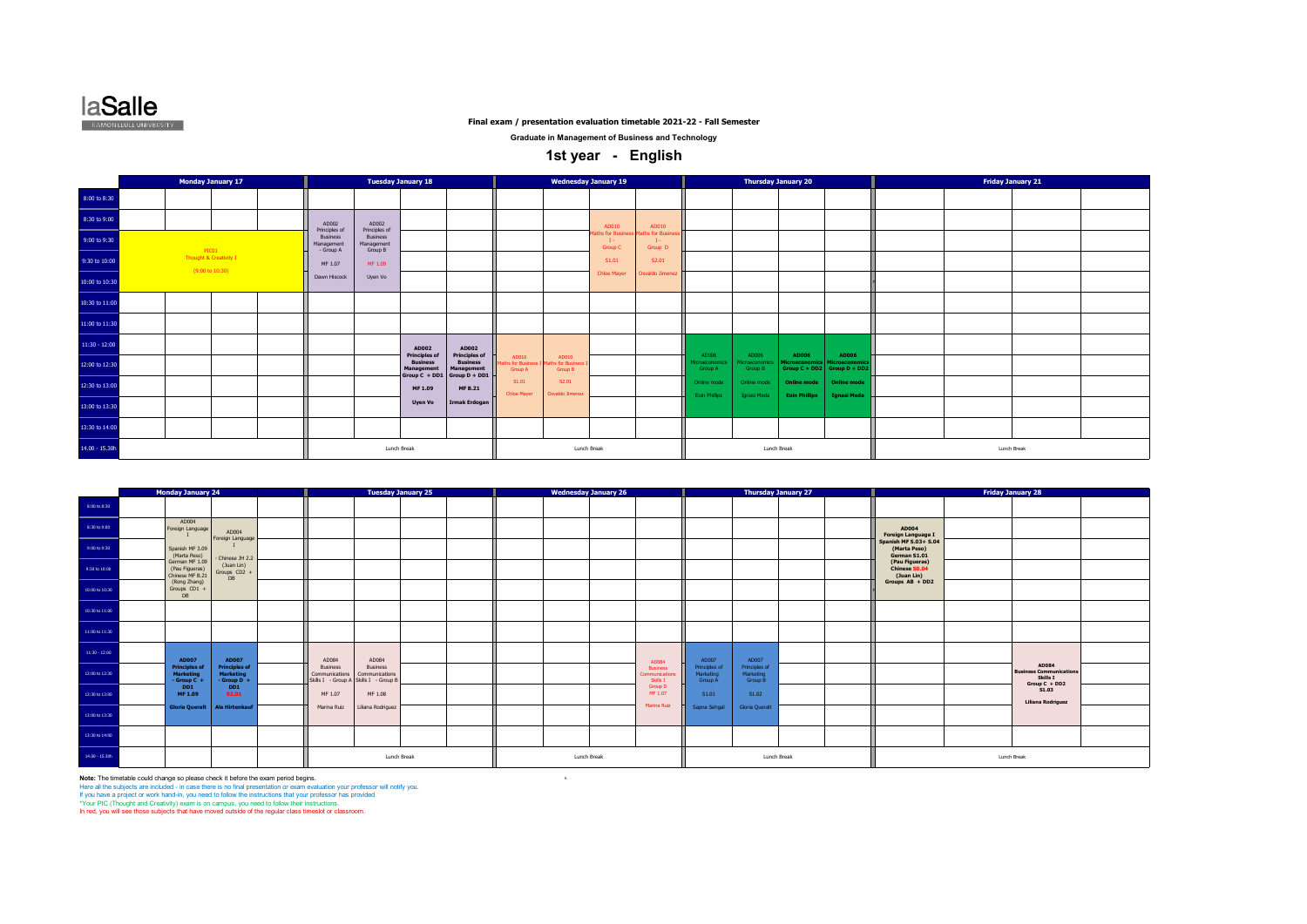

**Graduate in Management of Business and Technology 1st year - Spanish - English Bilingual** 

|                                                                            |                                             | <b>Monday January 17</b>           |                                  |                                  | <b>Tuesday January 18</b> |                                          |                                     | <b>Wednesday January 19</b>         |                                          |                                          | <b>Thursday January 20</b> |                                        |                            | <b>Friday January 21</b>                    |                          |  |
|----------------------------------------------------------------------------|---------------------------------------------|------------------------------------|----------------------------------|----------------------------------|---------------------------|------------------------------------------|-------------------------------------|-------------------------------------|------------------------------------------|------------------------------------------|----------------------------|----------------------------------------|----------------------------|---------------------------------------------|--------------------------|--|
| 8:00 to 8:30                                                               |                                             |                                    |                                  |                                  |                           |                                          |                                     |                                     |                                          |                                          |                            |                                        |                            |                                             |                          |  |
| 8:30 to 9:00                                                               |                                             |                                    |                                  |                                  |                           |                                          |                                     |                                     |                                          |                                          |                            |                                        |                            |                                             |                          |  |
| 9:00 to 9:30                                                               |                                             |                                    |                                  |                                  |                           |                                          |                                     | AD01001<br>Matemáticas I<br>Grupo B |                                          |                                          |                            | AD00601                                | AD00601                    | AD00601                                     |                          |  |
| 9:30 to 10:00                                                              |                                             | PIC01<br>Pensamiento y creatividad |                                  |                                  |                           |                                          |                                     | MF S.03+S.04                        |                                          |                                          |                            | (TG004)<br>Microeconomía<br>group OTIC | icroeconomía<br>Grupo A    | Microeconom<br>Grupo B                      |                          |  |
| 10:00 to 10:30                                                             |                                             | $(9:00 - 10:30)$                   |                                  |                                  |                           |                                          |                                     | <b>Albert Cubeles</b>               | AD00201                                  | AD00201                                  |                            | <b>S0.01</b>                           | S0.04<br>sep Domened       | S0.04<br><b>losep Domen</b>                 |                          |  |
| 10:30 to 11:00                                                             |                                             |                                    |                                  |                                  |                           |                                          |                                     |                                     | Fundamentos de<br>Gestión<br>Empresarial | Fundamentos de<br>Gestión<br>Empresarial |                            | <b>Jose Luis Gay</b>                   |                            |                                             |                          |  |
| 11:00 to 11:30                                                             |                                             |                                    |                                  |                                  |                           |                                          |                                     |                                     | Grupo A<br>Sala Graus                    | Grupo B<br>MF S.03+S.04                  |                            |                                        |                            |                                             |                          |  |
| $11:30 - 12:00$                                                            |                                             |                                    |                                  |                                  |                           |                                          |                                     |                                     | Iñigo Pradera                            | Victor Alves                             |                            |                                        |                            |                                             |                          |  |
| 12:00 to 12:30                                                             |                                             |                                    |                                  |                                  |                           |                                          | AD01001<br>Matemáticas I<br>Grupo A |                                     | (8:30a 14:30h)                           | $(8:00 - 15:00h)$                        |                            |                                        |                            |                                             |                          |  |
| 12:30 to 13:00                                                             |                                             |                                    |                                  |                                  |                           |                                          | MF S.03+S.04                        |                                     |                                          |                                          |                            |                                        |                            |                                             |                          |  |
| 13:00 to 13:30                                                             |                                             |                                    |                                  |                                  |                           |                                          | <b>Albert Cubeles</b>               |                                     |                                          |                                          |                            |                                        |                            |                                             |                          |  |
| 13:30 to 14:00                                                             |                                             |                                    |                                  |                                  |                           |                                          |                                     |                                     |                                          |                                          |                            |                                        |                            |                                             |                          |  |
| $14.00 - 15.30h$                                                           |                                             | Lunch Break                        |                                  |                                  | Lunch Break               |                                          | Lunch Break                         |                                     | Lunch Break                              |                                          |                            | Lunch Break                            |                            | Lunch Break                                 |                          |  |
|                                                                            |                                             |                                    |                                  |                                  |                           |                                          |                                     |                                     |                                          |                                          |                            |                                        |                            |                                             |                          |  |
|                                                                            |                                             |                                    |                                  |                                  |                           |                                          |                                     |                                     |                                          |                                          |                            |                                        |                            |                                             |                          |  |
| $8:00$ to $8:30$                                                           | <b>Monday January 24</b>                    |                                    |                                  |                                  | <b>Tuesday January 25</b> |                                          |                                     | <b>Wednesday January 26</b>         |                                          |                                          | <b>Thursday January 27</b> |                                        |                            |                                             | <b>Friday January 28</b> |  |
| 8:30 to 9:00                                                               |                                             |                                    |                                  |                                  |                           |                                          |                                     |                                     |                                          |                                          |                            |                                        |                            |                                             |                          |  |
| 9:00 to 9:30                                                               |                                             |                                    |                                  |                                  |                           |                                          |                                     |                                     |                                          |                                          |                            |                                        | Upper Intermediate English | AD00401<br>Idioma I -                       |                          |  |
| 9:30 to 10:00                                                              |                                             |                                    |                                  | AD00701<br>Marqueting<br>Grupo B |                           | D00701 (TG00<br>Marqueting<br>group OTIC |                                     |                                     |                                          |                                          |                            |                                        |                            | MF B.22                                     |                          |  |
| 10:00 to 10:30                                                             |                                             |                                    |                                  | MF S.03+S.04                     |                           | S0.01                                    |                                     |                                     |                                          |                                          |                            |                                        |                            | Mark Turnham                                |                          |  |
| 10:30 to 11:00                                                             |                                             |                                    |                                  | Luca Delloro                     |                           | Ferran Blanch                            |                                     |                                     |                                          |                                          |                            |                                        |                            |                                             |                          |  |
| $11\mathord{:}00$ to $11\mathord{:}30$                                     |                                             |                                    |                                  |                                  |                           |                                          |                                     |                                     |                                          |                                          |                            |                                        |                            | AD00401<br>Idioma I<br>Intermediate English |                          |  |
| AD08401<br>Habilidades de<br>gestión:<br>:omunicación I<br>$11:30 - 12:00$ | AD08401<br>Habilidades de<br>gestión:       |                                    |                                  |                                  |                           |                                          |                                     |                                     |                                          |                                          |                            |                                        |                            | <b>MF B.22</b>                              |                          |  |
| Grupo A<br>12:00 to 12:30<br>MF B.22                                       | Comunicación I<br>Grupo B<br><b>MF B.21</b> |                                    | AD00701<br>Marqueting<br>Grupo A |                                  |                           |                                          |                                     |                                     |                                          |                                          |                            |                                        |                            | Mark Turnham                                |                          |  |
| <b>Iberto Lempira</b><br>Guevara<br>12:30 to 13:00                         | Liliana Lopez                               |                                    | S2.01                            |                                  |                           |                                          |                                     |                                     |                                          |                                          |                            |                                        |                            |                                             |                          |  |
| 13:00 to 13:30                                                             |                                             |                                    | Ferran Blanch                    |                                  |                           |                                          |                                     |                                     |                                          |                                          |                            |                                        |                            |                                             |                          |  |
| 13:30 to 14:00                                                             |                                             |                                    |                                  |                                  |                           |                                          |                                     |                                     |                                          |                                          |                            |                                        |                            |                                             |                          |  |

**Note: The timetable could change so please check it before the exam period begins.**<br>Here all the subjects are included - in case there is no final presentation or exam evaluation your professor will notify you.<br>If you hav

\*Your PIC (Thought and Creativity) exam is on campus, you need to follow their instructions. In red, you will see those subjects that have moved outside of the regular class timeslot or classroom.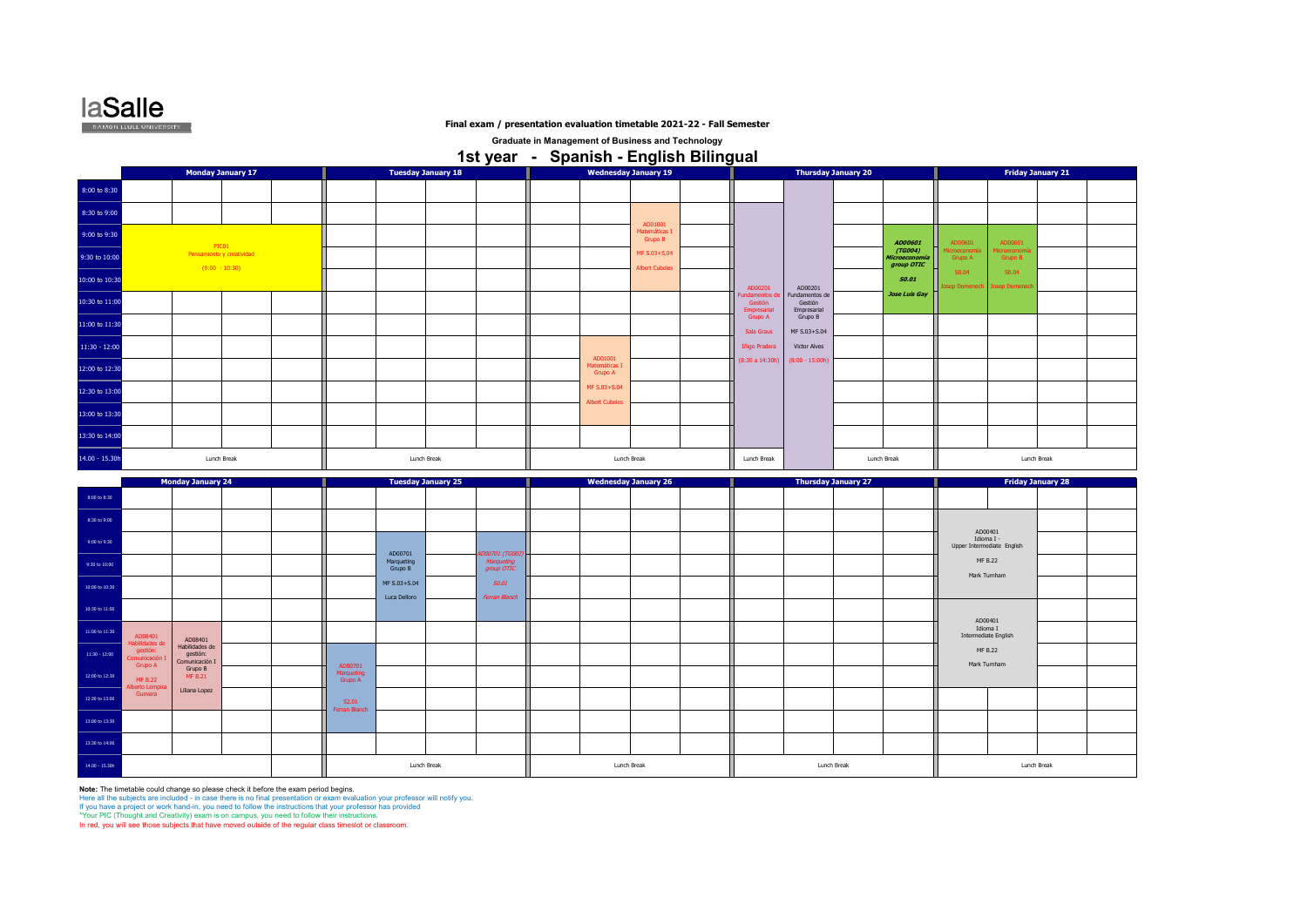

**Graduate in Management of Business and Technology**

## **2nd. year - English**

|                  | Monday January 17                            |                                    | <b>Tuesday January 18</b>          |                                                     |                                                    | <b>Wednesday January 19</b> |                                          |                                         | <b>Thursday January 20</b>          |                                     |                                | Friday January 21 |                                                        |
|------------------|----------------------------------------------|------------------------------------|------------------------------------|-----------------------------------------------------|----------------------------------------------------|-----------------------------|------------------------------------------|-----------------------------------------|-------------------------------------|-------------------------------------|--------------------------------|-------------------|--------------------------------------------------------|
| 8:00 to 8:30     |                                              |                                    |                                    |                                                     |                                                    |                             |                                          |                                         |                                     |                                     |                                |                   |                                                        |
| 8:30 to 9:00     |                                              |                                    |                                    |                                                     |                                                    |                             |                                          | AD016                                   |                                     |                                     |                                |                   |                                                        |
| 9:00 to 9:30     |                                              |                                    |                                    |                                                     |                                                    |                             |                                          | MITS I<br>Group B                       |                                     |                                     |                                |                   |                                                        |
| 9:30 to 10:00    |                                              |                                    |                                    |                                                     |                                                    |                             |                                          | MF 1.08<br><b>Jose Antonio</b><br>Lanau |                                     |                                     |                                |                   |                                                        |
| 10:00 to 10:30   |                                              |                                    |                                    | AD015                                               | <b>AD015</b>                                       |                             |                                          |                                         |                                     | AD015<br><b>Cross Cultural</b>      | AD015<br><b>Cross Cultural</b> |                   |                                                        |
| 10:30 to 11:00   | PIC002                                       |                                    |                                    | <b>Cross Cultural</b><br>Management<br>Group C +DD4 | <b>Cross Cultural</b><br>Management<br>Group D+DD4 | Electives                   |                                          |                                         |                                     | Management<br>Group A               | Management<br>Group B          |                   |                                                        |
| 11:00 to 11:30   | Thought & Creativity II<br>(10:30 to 12:00h) |                                    |                                    | S1.03<br>Sapna Sehgal                               | S0.04<br><b>Marina Ruiz</b>                        |                             |                                          |                                         |                                     | MF 1.07<br>Sapna Sehgal             | MF 1.08<br>Marina Ruiz         |                   |                                                        |
| $11:30 - 12:00$  |                                              | AD018                              | AD018                              | $(8:30 - 13:30h)$                                   | $(8:30 - 13:30h)$                                  |                             | AD014                                    |                                         |                                     | $(8:30 - 13:30h)$ $(8:30 - 13:30h)$ |                                |                   |                                                        |
| 12:00 to 12:30   |                                              | Marketing<br>Management<br>Group A | Marketing<br>Management<br>Group B |                                                     |                                                    |                             | <b>Principles of</b><br>inance - Group / |                                         | AD018<br>Marketing<br>Management    |                                     |                                |                   | AD018<br>Marketing<br>Management                       |
| 12:30 to 13:00   |                                              | S1.01<br>Ferran Blanch             | S1.02<br>Luca Delloro              |                                                     |                                                    |                             | MF 1.07<br>Jose Antonio<br>Lanau         |                                         | Group C<br>MF 1.09<br>Sara Pahlevan |                                     |                                |                   | Group D + DD4<br><b>MF B.21</b><br><b>Luca Delloro</b> |
| 13:00 to 13:30   |                                              |                                    |                                    |                                                     |                                                    |                             |                                          |                                         |                                     |                                     |                                |                   |                                                        |
| 13:30 to 14:00   |                                              |                                    |                                    |                                                     |                                                    |                             |                                          |                                         |                                     |                                     |                                |                   |                                                        |
| $14.00 - 15.30h$ | <b>Lunch Break</b>                           |                                    | Lunch Break                        |                                                     |                                                    | Lunch Break                 |                                          |                                         | Lunch Break                         |                                     | Lunch Break                    |                   |                                                        |

|                 |                            |                                                              | Monday January 24                             |                                               |                                                 | <b>Tuesday January 25</b>                     |                                       | <b>Wednesday January 26</b> |                                                                              |             | Thursday January 27                  |                                                         |                                        | <b>Friday January 28</b>                                 |                                                    |
|-----------------|----------------------------|--------------------------------------------------------------|-----------------------------------------------|-----------------------------------------------|-------------------------------------------------|-----------------------------------------------|---------------------------------------|-----------------------------|------------------------------------------------------------------------------|-------------|--------------------------------------|---------------------------------------------------------|----------------------------------------|----------------------------------------------------------|----------------------------------------------------|
| 8:00 to 8:30    |                            |                                                              |                                               |                                               |                                                 |                                               |                                       |                             |                                                                              |             |                                      |                                                         |                                        |                                                          |                                                    |
| 8:30 to 9:00    |                            |                                                              |                                               |                                               |                                                 | AD017                                         |                                       |                             |                                                                              |             |                                      |                                                         |                                        | AD017                                                    |                                                    |
| 9:00 to 9:30    | AD016<br>MITS I<br>Group A |                                                              | <b>AD016</b><br><b>MITS1</b><br>Group C + DD3 | <b>AD016</b><br><b>MITS1</b><br>Group D + DD3 | AD017<br>Principles of<br>Operations<br>Group A | Principles of<br><b>Operations</b><br>Group B |                                       |                             |                                                                              |             | AD009<br>Accounting<br>Principles II | AD014<br><b>Principles of</b><br><b>Finance - Group</b> |                                        | <b>Principles of</b><br><b>Operations</b><br>Group C+DD4 | AD017<br><b>Principles of</b><br><b>Operations</b> |
| 9:30 to 10:00   | S1.01<br>Alba Turrion      |                                                              | S1.03<br><b>Henry Negreira</b>                | S0.04<br><b>Anthony</b>                       | S1.01                                           | S1.02                                         |                                       |                             |                                                                              |             | Group C<br>MF 1.09<br>Mayra Mas      | $D + DD3$<br><b>MF B.21</b><br><b>Oscar Fuentes</b>     |                                        | MF 1.09                                                  | Group D+DD4<br><b>MF B.21</b>                      |
| 10:00 to 10:30  |                            |                                                              |                                               | Lawson                                        | Liliana Rogriguez                               | Jordi Font                                    |                                       |                             |                                                                              |             |                                      |                                                         |                                        | <b>Xavier Catala</b>                                     | Jordi Font                                         |
| 10:30 to 11:00  |                            |                                                              |                                               |                                               |                                                 |                                               |                                       |                             |                                                                              |             |                                      |                                                         |                                        |                                                          |                                                    |
| 11:00 to 11:30  |                            |                                                              |                                               |                                               |                                                 |                                               |                                       | Electives                   | AD009                                                                        |             |                                      |                                                         | AD009                                  |                                                          |                                                    |
| $11:30 - 12:00$ |                            |                                                              |                                               |                                               |                                                 |                                               | AD009<br>Accounting<br>Principles II  |                             | Accounting<br>Principles II<br>Group A                                       |             |                                      |                                                         | Accounting<br>Principles II<br>Group B |                                                          |                                                    |
| 12:00 to 12:30  |                            |                                                              |                                               |                                               |                                                 |                                               | Group $D + DD3$<br>S0.04<br>Mayra Mas |                             | MF 1.07<br>Mayra Mas                                                         |             |                                      |                                                         | MF 1.08<br>Mayra Mas                   | AD014<br>Principles of                                   |                                                    |
| 12:30 to 13:00  |                            | AD014                                                        |                                               |                                               |                                                 |                                               |                                       |                             |                                                                              |             |                                      |                                                         |                                        | Finance - Group C                                        |                                                    |
| 13:00 to 13:30  |                            | Principles of<br>Finance - Group B<br>S1.02<br>Oscar Fuentes |                                               |                                               |                                                 |                                               |                                       |                             | AD009<br>Accounting<br>Principles II<br>MAKE UP EXAM<br>Group A, B, C &<br>D |             |                                      |                                                         |                                        | MF 1.09<br>Jose Antonio<br>Lanau                         |                                                    |
| 13:30 to 14:00  |                            |                                                              |                                               |                                               |                                                 |                                               |                                       |                             | MF 1.07<br>Mayra Mas                                                         |             |                                      |                                                         |                                        |                                                          |                                                    |
| 14.00 - 15.30h  |                            | <b>Lunch Break</b>                                           |                                               |                                               |                                                 | Lunch Break                                   |                                       | Lunch Break                 |                                                                              | Lunch Break |                                      |                                                         | Lunch Break                            |                                                          |                                                    |

**Note:** The timetable could change so please check it before the exam period begins.<br>Here all the subjects are included - in case there is no final presentation or exam evaluation your professor will notify you.<br>If you hav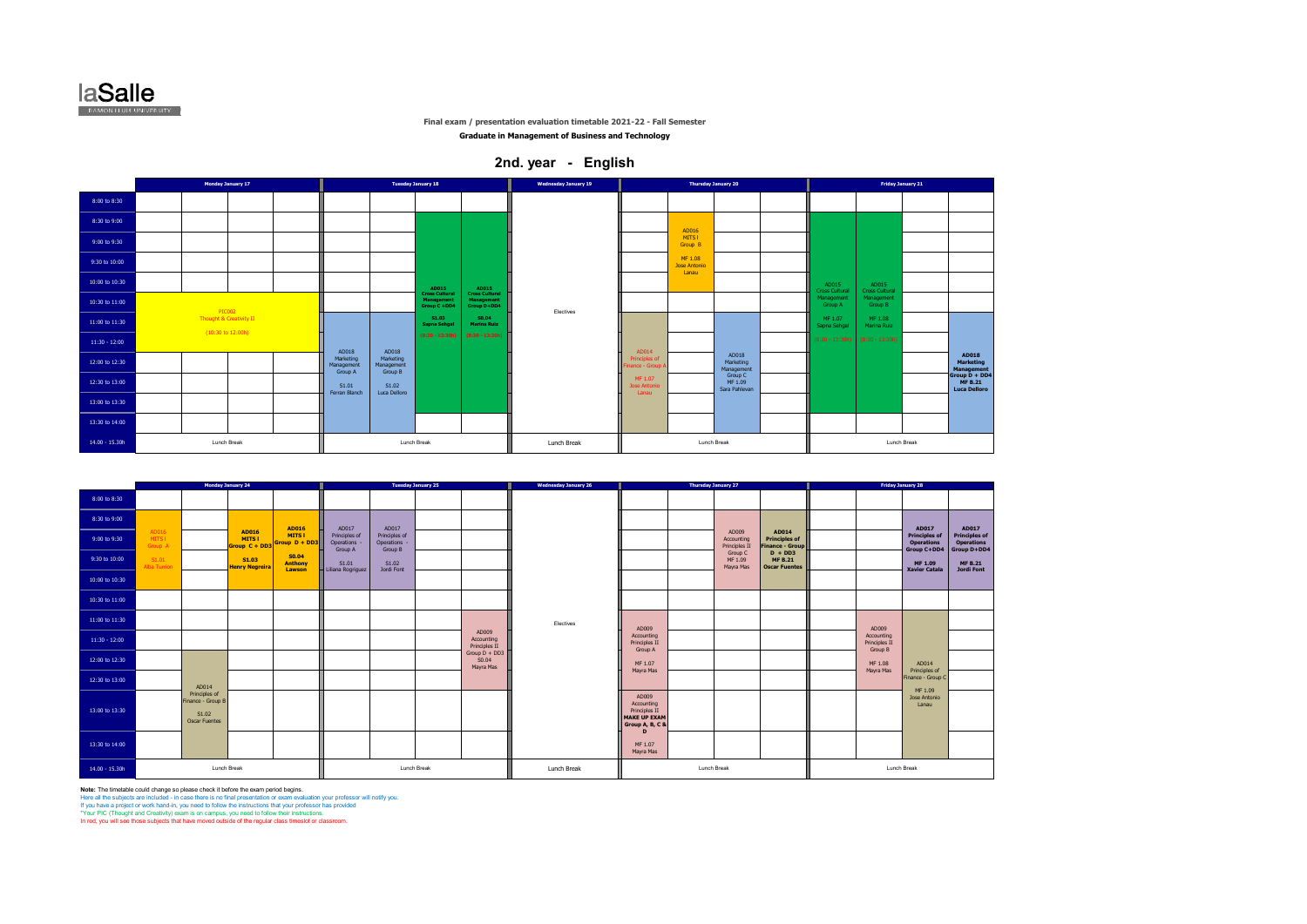

**Graduate in Management of Business and Technology**

**2nd. year - Spanish - English Bilingual** 

|                |                    | <b>Monday January 17</b>     |                         |                                           | <b>Tuesday January 18</b>                                   | <b>Wednesday January 19</b> |                         | <b>Thursday January 20</b> |  | <b>Friday January 21</b>     |  |
|----------------|--------------------|------------------------------|-------------------------|-------------------------------------------|-------------------------------------------------------------|-----------------------------|-------------------------|----------------------------|--|------------------------------|--|
| 8:00 to 8:30   |                    |                              |                         |                                           |                                                             |                             |                         |                            |  |                              |  |
| 8:30 to 9:00   |                    |                              |                         |                                           |                                                             |                             |                         |                            |  |                              |  |
| 9:00 to 9:30   | PIC02              | Pensamiento y creatividad II |                         |                                           |                                                             |                             |                         |                            |  |                              |  |
| 9:30 to 10:00  | $(10:30 - 12:00h)$ |                              |                         |                                           |                                                             |                             |                         |                            |  |                              |  |
| 10:00 to 10:30 |                    |                              |                         | AD015<br><b>Cross Cultural Management</b> |                                                             |                             |                         |                            |  |                              |  |
| 10:30 to 11:00 |                    |                              |                         | Group E                                   |                                                             | Electives                   |                         |                            |  |                              |  |
| 11:00 to 11:30 |                    |                              | MF B.22<br>Adil Qureshi |                                           |                                                             |                             |                         |                            |  |                              |  |
| 11:30 to 12:00 |                    |                              | $(8:30 - 13:30h)$       |                                           |                                                             |                             | AD016                   |                            |  |                              |  |
| 12:00 to 12:30 |                    |                              |                         |                                           | <b>AD018 (TG009)</b>                                        |                             | MITS I<br>Group E       |                            |  | AD00901<br>Contabilidad II   |  |
| 12:30 to 13:00 |                    |                              |                         |                                           | <b>Marketing Management</b><br>Group F+OTIC<br><b>SO.01</b> |                             | S2.01<br>Henry Negreira |                            |  | MF S.03+S.04<br>Inma Palleja |  |
| 13:00 to 13:30 |                    |                              |                         |                                           | Sara Pahlevan                                               |                             |                         |                            |  |                              |  |
| 13:30 to 14:00 |                    |                              |                         |                                           |                                                             |                             |                         |                            |  |                              |  |
| 14.00 - 15.30h | Lunch Break        |                              |                         |                                           | Lunch Break                                                 | Lunch Break                 | Lunch Break             |                            |  | Lunch Break                  |  |

|                  |  | <b>Monday January 24</b> |                                      | <b>Tuesday January 25</b>                          | <b>Wednesday January 26</b> |               |                                          | <b>Thursday January 27</b> |                             | <b>Friday January 28</b> |              |                                          |
|------------------|--|--------------------------|--------------------------------------|----------------------------------------------------|-----------------------------|---------------|------------------------------------------|----------------------------|-----------------------------|--------------------------|--------------|------------------------------------------|
| 8:00 to 8:30     |  |                          |                                      |                                                    |                             |               |                                          |                            |                             |                          |              |                                          |
| 8:30 to 9:00     |  |                          | AD01701                              | AD01701 (TG018)                                    |                             |               |                                          |                            |                             |                          |              |                                          |
| 9:00 to 9:30     |  |                          | Operaciones, producción y<br>Compras | Operaciones, producción y<br>Compras<br>Group OTIC |                             |               |                                          |                            | AD01401<br>Finanzas         |                          |              |                                          |
| 9:30 to 10:00    |  |                          | MF S.03+S.04<br><b>Oscar Fuentes</b> | <b>SO.01</b>                                       |                             |               |                                          |                            | S2.01<br>Jose Antonio Lanau |                          |              |                                          |
| 10:00 to 10:30   |  |                          |                                      | <b>Alex Barcelo</b>                                |                             |               |                                          |                            |                             |                          |              |                                          |
| 10:30 to 11:00   |  |                          |                                      |                                                    | Electives                   |               |                                          |                            |                             |                          |              |                                          |
| 11:00 to 11:30   |  |                          |                                      |                                                    |                             |               |                                          |                            |                             |                          |              |                                          |
| 11:30 to 12:00   |  |                          |                                      |                                                    |                             |               |                                          |                            |                             |                          |              |                                          |
| 12:00 to 12:30   |  |                          |                                      |                                                    |                             |               | AD018<br>Marketing Management<br>Group E |                            |                             |                          |              | AD01401                                  |
| 12:30 to 13:00   |  |                          |                                      |                                                    |                             | Ferran Blanch | S2.01                                    |                            |                             |                          |              | (TG010)<br><b>Finanzas</b><br>Group OTIC |
| 13:00 to 13:30   |  |                          |                                      |                                                    |                             |               |                                          |                            |                             |                          | <b>SO.01</b> |                                          |
| 13:30 to 14:00   |  |                          |                                      |                                                    |                             |               |                                          |                            |                             |                          |              | Inma Palleja                             |
| $14.00 - 15.30h$ |  | Lunch Break              |                                      | Lunch Break                                        | Lunch Break                 |               | Lunch Break                              |                            |                             | Lunch Break              |              |                                          |

**Note: The timetable could change so please check it before the exam period begins.**<br>Here all the subjects are included - in case there is no final presentation or exam evaluation your professor will notify you.<br>If you hav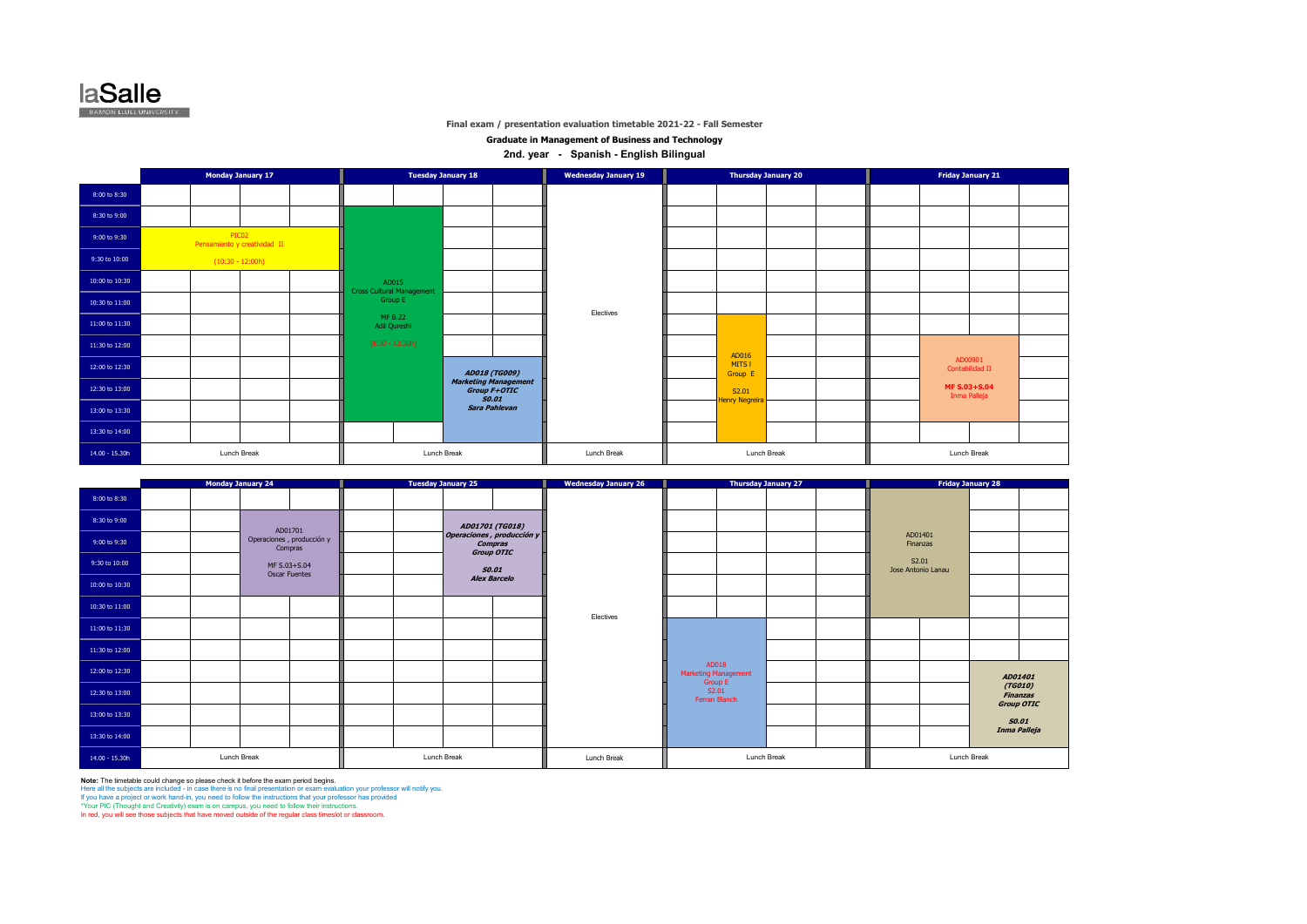**laSalle** 

**FINAL EXAMON LLULL UNIVERSITY**<br>**FINAL exam / presentation evaluation timetable 2021-22 - Fall Semester** 

**Note:** The timetable could change so please check it before the exam period begins.

Here all the subjects are included - in case there is no final presentation or exam evaluation your professor will notify you.

If you have a project or work hand-in, you need to follow the instructions that your professor has provided

\*Your PIC (Thought and Creativity) exam is on campus, you need to follow their instructions.

In red, you will see those subjects that have moved outside of the regular class timeslot or classroom.

|                | <b>Monday January 17</b>                     | <b>Tuesday January 18</b>                                                   | <b>Wednesday January 19</b> | <b>Thursday January 20</b>                                                | <b>Friday January 21</b> |
|----------------|----------------------------------------------|-----------------------------------------------------------------------------|-----------------------------|---------------------------------------------------------------------------|--------------------------|
| 12:00 to 12:30 |                                              |                                                                             |                             |                                                                           |                          |
| 12:30 to 13:00 | PIC03<br><b>Thought &amp; Creativity III</b> |                                                                             |                             |                                                                           |                          |
| 13:00 to 13:30 | $(12:00 \text{ to } 13:30h)$                 |                                                                             |                             |                                                                           |                          |
| 13:30 to 14:00 |                                              |                                                                             |                             |                                                                           |                          |
| 14:00 to 15:30 | Lunch Break                                  | Lunch Break                                                                 | Lunch Break                 | Lunch Break                                                               | Lunch Break              |
| 15:30 to 16:00 |                                              |                                                                             |                             |                                                                           |                          |
| 16:00 to 16:30 |                                              | <b>AD032</b><br>AD035<br><b>Corporate</b>                                   |                             | <b>AD035</b><br>AD032<br><b>Budgeting</b>                                 |                          |
| 16:30 a 17:00  |                                              | Budgeting and<br><b>Finance</b><br>Control<br>Group $B +$<br>Group A<br>DD4 |                             | Corporate<br>and Control<br>Finance<br>Group B +<br><b>Group A</b><br>DD5 |                          |
| 17:00 to 17:30 |                                              | MF S.03+S.04<br><b>MF 1.08</b><br>Liliana                                   |                             | MF 1.07<br><b>MF S.03+S.04</b><br><b>Jose Antonio</b>                     |                          |
| 17:30 a 18:00  |                                              | <b>Jose Antonio</b><br>Rodriguez<br>Lanau                                   | Electives                   | Liliana<br>Lanau<br><b>Rodriguez</b>                                      |                          |
| 18:00 to 18:30 |                                              |                                                                             |                             |                                                                           |                          |
| 18:30 a 19:00  |                                              |                                                                             |                             |                                                                           |                          |
| 19:00 to 19:30 |                                              |                                                                             |                             |                                                                           |                          |
| 19:30 a 20:00  |                                              |                                                                             |                             |                                                                           |                          |
| 20:00 to 20:30 |                                              |                                                                             |                             |                                                                           |                          |

|                |                                                             | <b>Monday January 24</b>             |             | <b>Tuesday January 25</b> |           | <b>Wednesday January 26</b> |                                 | <b>Thursday January 27</b>                                                  |                                             | <b>Friday January 28</b>               |
|----------------|-------------------------------------------------------------|--------------------------------------|-------------|---------------------------|-----------|-----------------------------|---------------------------------|-----------------------------------------------------------------------------|---------------------------------------------|----------------------------------------|
| 12:00 to 12:30 |                                                             |                                      |             |                           |           |                             |                                 |                                                                             |                                             |                                        |
| 12:30 to 13:00 |                                                             |                                      |             |                           |           |                             |                                 |                                                                             |                                             |                                        |
| 13:00 to 13:30 |                                                             |                                      |             |                           |           |                             |                                 |                                                                             |                                             |                                        |
| 13:30 to 14:00 |                                                             |                                      |             |                           |           |                             |                                 |                                                                             |                                             |                                        |
| 14:00 to 15:30 |                                                             | Lunch Break                          | Lunch Break |                           |           | Lunch Break                 |                                 | Lunch Break                                                                 |                                             | Lunch Break                            |
| 15:30 to 16:00 |                                                             |                                      |             |                           |           |                             |                                 |                                                                             |                                             |                                        |
| 16:00 to 16:30 | <b>AD020</b><br><b>Principles of</b>                        | AD023                                |             |                           |           |                             |                                 |                                                                             | AD023                                       | AD020<br>Principles of                 |
| 16:30 a 17:00  | <b>Technological</b><br><b>Project</b><br><b>Management</b> | Management IT<br>$\mathbf{H}$        |             |                           |           |                             |                                 |                                                                             | <b>Management IT</b><br>II<br>Group A + DD5 | Technological<br>Project<br>Management |
| 17:00 to 17:30 | <b>Group A+DD4</b>                                          | Group B<br>MF 1.08<br>Henry Negreira |             |                           |           |                             |                                 |                                                                             | <b>MF B.21</b>                              | <b>Group B</b>                         |
| 17:30 a 18:00  | <b>MF 1.07</b><br><b>Juan Nihoul</b>                        |                                      |             |                           | Electives |                             |                                 |                                                                             | <b>Henry Negreira</b>                       | <b>MF B.22</b><br><b>Juan Nihoul</b>   |
| 18:00 to 18:30 |                                                             |                                      |             |                           |           |                             |                                 |                                                                             |                                             |                                        |
| 18:30 a 19:00  |                                                             |                                      |             |                           |           |                             | AD030<br>Integrated             | <b>AD030</b>                                                                |                                             |                                        |
| 19:00 to 19:30 |                                                             |                                      |             |                           |           |                             | Marketing                       | <b>Integrated</b><br><b>Marketing</b><br>Communication <b>Communication</b> |                                             |                                        |
| 19:30 a 20:00  |                                                             |                                      |             |                           |           |                             | s.<br><b>Group A</b><br>MF 1.07 | s<br><b>Group B+DD3</b><br><b>MF 1.08</b>                                   |                                             |                                        |
| 20:00 to 20:30 |                                                             |                                      |             |                           |           |                             | <b>Renee Jimenez</b>            | <b>Gloria Queralt</b>                                                       |                                             |                                        |

**Graduate in Management and Business and Technology**

# **3rd year - English**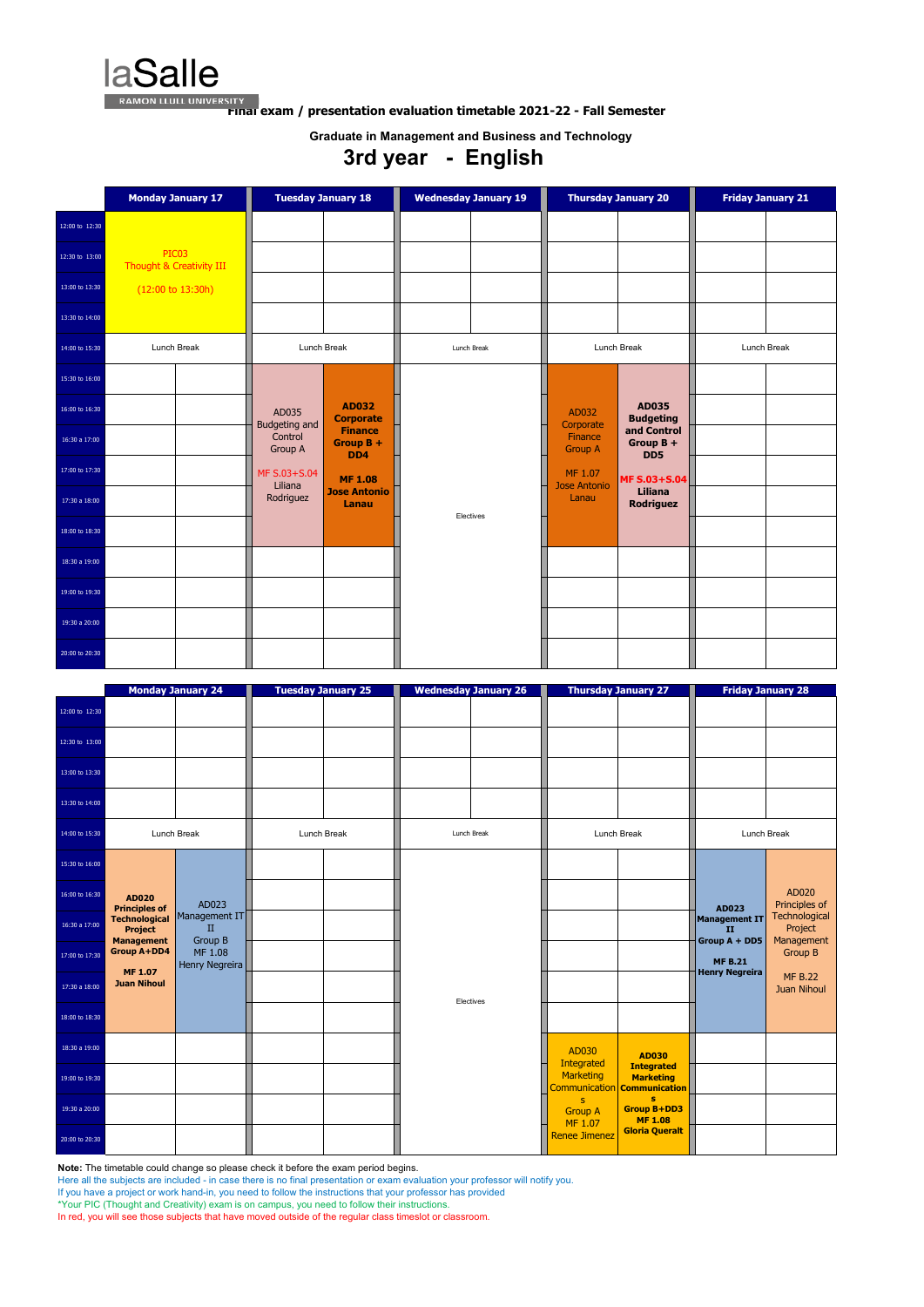**Note:** The timetable could change so please check it before the exam period begins.

Here all the subjects are included - in case there is no final presentation or exam evaluation your professor will notify you.

If you have a project or work hand-in, you need to follow the instructions that your professor has provided In red, you will see those subjects that have moved outside of the regular class timeslot or classroom.

|                                                                                |  | <b>Friday January 21</b> |  |
|--------------------------------------------------------------------------------|--|--------------------------|--|
| Lunch Break                                                                    |  |                          |  |
| AD042<br><b>Sales</b><br>Management<br>Group C<br>S0.04<br><b>Steven Guest</b> |  |                          |  |

|                |                                                                         | <b>Monday January 24</b>   | <b>Tuesday January 25</b>                |                                          | <b>Wednesday January 26</b> | <b>Thursday January 27</b>                            |  | <b>Friday January 28</b> |
|----------------|-------------------------------------------------------------------------|----------------------------|------------------------------------------|------------------------------------------|-----------------------------|-------------------------------------------------------|--|--------------------------|
| 14:00 to 15:30 |                                                                         | Lunch Break                | Lunch Break                              |                                          | Lunch Break                 | Lunch Break                                           |  | Lunch Break              |
| 15:30 to 16:00 |                                                                         | AD047<br>Entrepreneurs     |                                          | AD043<br><b>Business</b><br>iommunicatio |                             |                                                       |  |                          |
| 16:00 to 16:30 |                                                                         | hip and<br>Venture Capital |                                          | n Skills II<br>/ AD045                   |                             |                                                       |  |                          |
| 16:30 a 17:00  |                                                                         | Group C<br><b>MF B.22</b>  |                                          | Intership<br><b>Group C</b><br>MF 1.09   |                             |                                                       |  |                          |
| 17:00 to 17:30 |                                                                         | Paul Fox                   |                                          | Jean Philippe<br>Nadier                  |                             |                                                       |  |                          |
| 17:30 a 18:00  |                                                                         |                            |                                          |                                          | Electives                   |                                                       |  |                          |
| 18:00 to 18:30 |                                                                         |                            |                                          |                                          |                             |                                                       |  |                          |
| 18:30 a 19:00  | AD043<br>AD047<br><b>Business</b><br>Entrepreneurs<br>Communicatio      |                            | <b>AD047</b><br>Entrepreneur<br>ship and |                                          |                             | <b>AD043</b><br><b>Business</b><br><b>Communicati</b> |  |                          |
| 19:00 to 19:30 | n Skills II<br>hip and<br>/ AD045<br><b>Venture Capital</b>             |                            | <b>Venture</b><br><b>Capital</b>         |                                          |                             | on Skills II<br>/ AD045                               |  |                          |
| 19:30 a 20:00  | Intership<br>Group B<br>S1.03<br><b>Group A</b><br>MF 1.09<br>Miquel de |                            | Group $A +$<br>DD5                       |                                          |                             | <b>Intership</b><br>Group $B +$<br>DD5                |  |                          |
| 20:00 to 20:30 | Jean Philippe<br>Paladella<br>Nadier                                    |                            | <b>MF 1.07</b><br><b>Jose Luis</b>       |                                          |                             | <b>MF 1.09</b><br><b>Jean Philippe</b>                |  |                          |

|                |                                             |                              |                                       |                              |                                |                                             |                           |                                                  | 4th year - English          |                       |                     |                                  |  |                          |
|----------------|---------------------------------------------|------------------------------|---------------------------------------|------------------------------|--------------------------------|---------------------------------------------|---------------------------|--------------------------------------------------|-----------------------------|-----------------------|---------------------|----------------------------------|--|--------------------------|
|                |                                             |                              | <b>Monday January 17</b>              |                              |                                |                                             | <b>Tuesday January 18</b> |                                                  | <b>Wednesday January 19</b> |                       |                     | <b>Thursday January 20</b>       |  | <b>Friday January 21</b> |
| 14:00 to 15:30 |                                             |                              | Lunch Break                           |                              |                                |                                             | Lunch Break               |                                                  | Lunch Break                 |                       | Lunch Break         |                                  |  | Lunch Break              |
| 15:30 to 16:00 |                                             |                              |                                       |                              |                                |                                             |                           |                                                  |                             |                       |                     |                                  |  |                          |
| 16:00 to 16:30 | AD040                                       | AD048<br>Applied<br>Research |                                       | AD042<br>(TG005)             | AD042                          | AD040                                       |                           | <b>AD040</b><br>(TG011)                          |                             |                       | AD042               | AD040                            |  | AD <sub>04</sub>         |
| 16:30 a 17:00  | International<br><b>Business</b><br>Group A | Group B<br><b>MF B.21</b>    |                                       | <b>Sales</b><br>Management   | Sales<br>Management<br>Group A | International<br><b>Business</b><br>Group B |                           | International-<br><b>Business</b><br>Group $D +$ |                             |                       | Sales<br>Management | International<br><b>Business</b> |  | Sale:<br>Manager         |
| 17:00 to 17:30 | MF 1.09                                     | <b>Chris Kennett</b>         |                                       | Group D +<br>OTIC+DD5        | MF 1.07                        | <b>MF B.22</b>                              |                           | OTIC+DD5<br><b>S0.04</b>                         |                             |                       | Group B<br>MF 1.09  | Group C<br><b>MF B.21</b>        |  | Group<br>SO.0            |
| 17:30 a 18:00  | Hugo Zarco                                  |                              |                                       | <b>S0.04</b><br>Steven Guest |                                | Steven Guest   Kerem Gurses                 |                           | <b>Hugo Zarco</b>                                | Electives                   |                       | <b>Steven Guest</b> | Cem Ucansu                       |  | Steven 0                 |
| 18:00 to 18:30 |                                             |                              |                                       |                              |                                |                                             |                           |                                                  |                             |                       |                     |                                  |  |                          |
| 18:30 a 19:00  |                                             |                              | <b>AD048</b><br><b>Applied</b>        |                              |                                |                                             |                           |                                                  |                             | AD048<br>Applied      |                     |                                  |  |                          |
| 19:00 to 19:30 |                                             |                              | <b>Research</b><br>Group $C +$<br>DD5 |                              |                                |                                             |                           |                                                  |                             | Research<br>Group A   |                     |                                  |  |                          |
| 19:30 a 20:00  |                                             |                              | <b>S0.04</b>                          |                              |                                |                                             |                           |                                                  |                             | S0.04<br>Dawn Hiscock |                     |                                  |  |                          |
| 20:00 to 20:30 |                                             |                              | <b>Kerem</b><br><b>Gurses</b>         |                              |                                |                                             |                           |                                                  |                             |                       |                     |                                  |  |                          |



# **Final exam / presentation evaluation timetable 2021-22 - Fall Semester**

**Graduate in Management and Business and Technology**